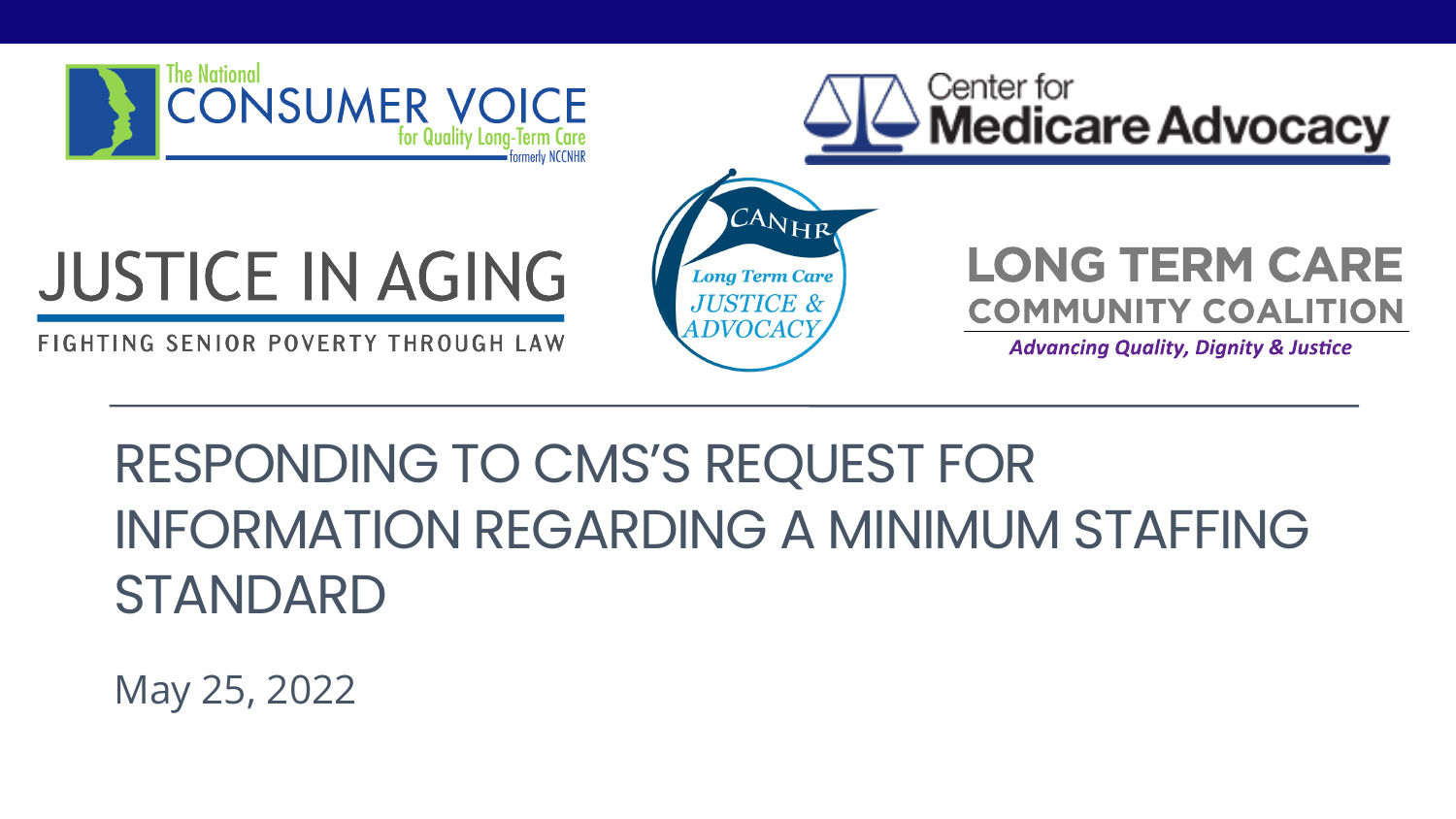**CMS Request for Information on Revising Requirements for Long Term Care Facilities to Establish Mandatory Minimum Staffing Levels** 

On April 15, 2022, Centers for Medicare & Medicaid Services (CMS) issued a Request for Information (RFI) regarding the implementation of a minimum staffing standard in nursing homes. The RFI poses seventeen questions and solicits public comment. For decades, advocates for nursing home residents have fought for a minimum staffing standard. To help facilitate and encourage responses to the RFI in support of a minimum staffing standard, advocates from National Consumer Voice for Quality Long-Term Care, Long Term Care Community Coalition, Center for Medicare Advocacy, Justice in Aging, and California Advocates for Nursing Home Reform have created this draft outline. We encourage you to comment. Please share your own experience and opinion, and use any information in this outline to help support your comments. It is not necessary for you to respond to each question. Most importantly, CMS needs to hear your voice in support of this necessary protection for nursing home residents.

We fully support the Administration's plan to set mandatory minimum staffing levels. The 1987 Nursing Home Reform Law gives the Secretary full authority to set minimum staffing standards. The Reform Law requires that the Secretary assure that facilities provide each resident with high quality care and that Medicare and Medicaid payments are spent on care and not diverted to profits, management fees, and inflated payments to self-related parties. These broad and important powers provide the Secretary with clear authority to set minimum staffing standards.

Staffing is a complex issue, with multiple interrelated factors affecting staffing levels. Setting minimum staffing levels is essential to improving quality of care for residents, but it is not sufficient. Staff, especially certified nursing assistants, need better wages and benefits, more training, better working conditions, more respect and better treatment from employers, less discrimination against women of color and immigrants, and more. Some of these staffing issues will require additional federal regulations. Other issues require actions by parties other than CMS.

The implementation of a minimum staffing standard will be the most important and significant increase in protections for nursing home residents in decades. We applaud the Secretary for taking this necessary step and provide feedback to the Request for Information questions below.

## *Model responses to the RFI questions can be found here:*

[https://theconsumervoice.org/uploads/files/actions](https://theconsumervoice.org/uploads/files/actions-and-news-updates/RFI_Comment_Outline.pdf) -and-news-updates/RFI\_Comment\_Outline.pdf

5/25/2022

 $\mathbf{1}$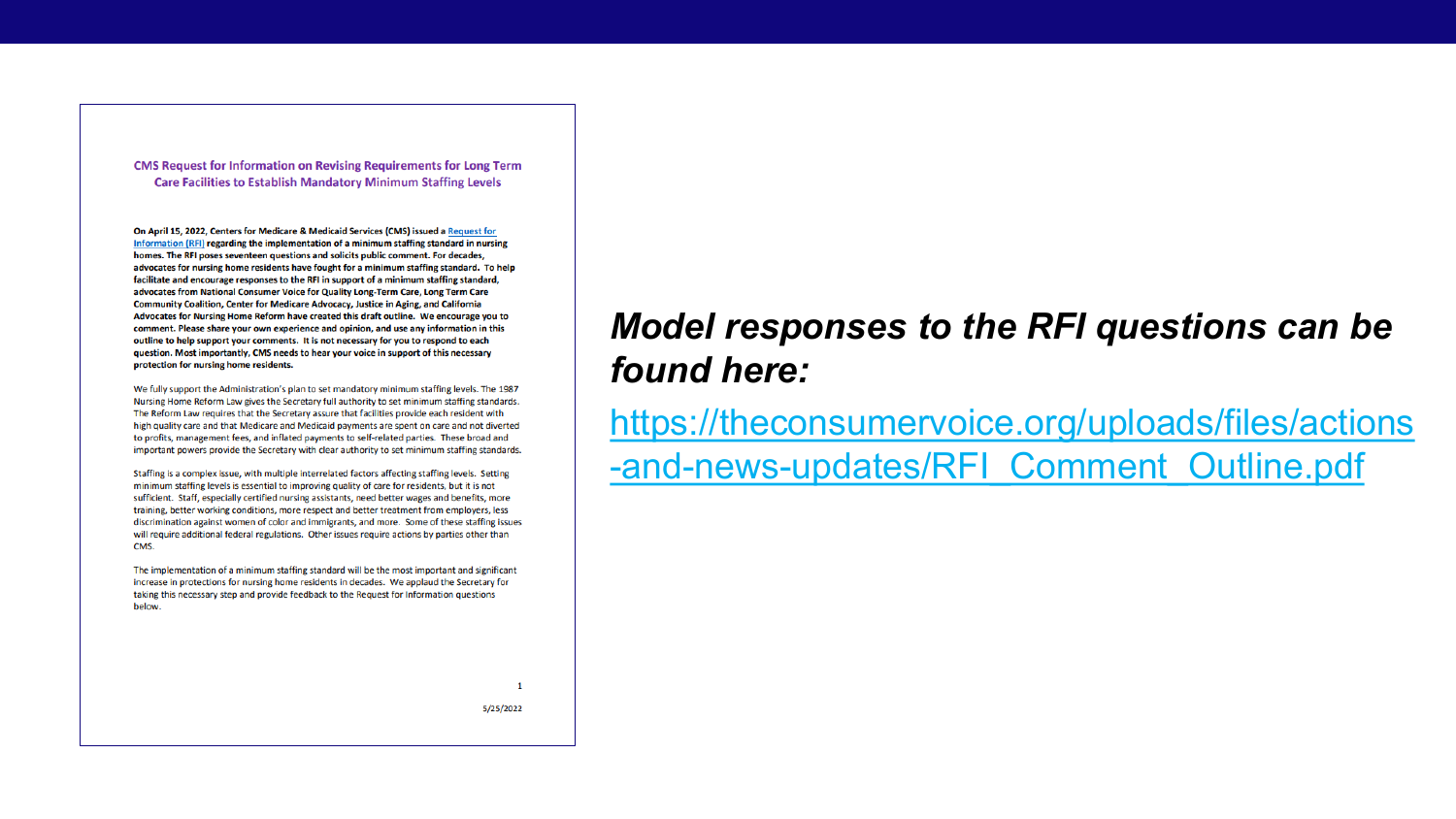1. Is there evidence (other than the evidence reviewed in this RFI) that establishes appropriate minimum threshold staffing requirements for both nurses and other direct care workers? To what extent do older studies remain relevant? What are the benefits of adequate staffing in LTC facilities to residents and quality of care?

2. What resident and facility factors should be considered in establishing a minimum staffing requirement for LTC facilities? How should the facility assessment for resident needs and acuity impact the minimum staffing requirement?

3. Is there evidence of the actual cost of implementing recommended thresholds, that accounts for current staffing levels as well as projected savings from reduced hospitalizations and other adverse events?

4. Is there evidence that resources that could be spent on staffing are instead being used on expenses that are not necessary to quality patient care?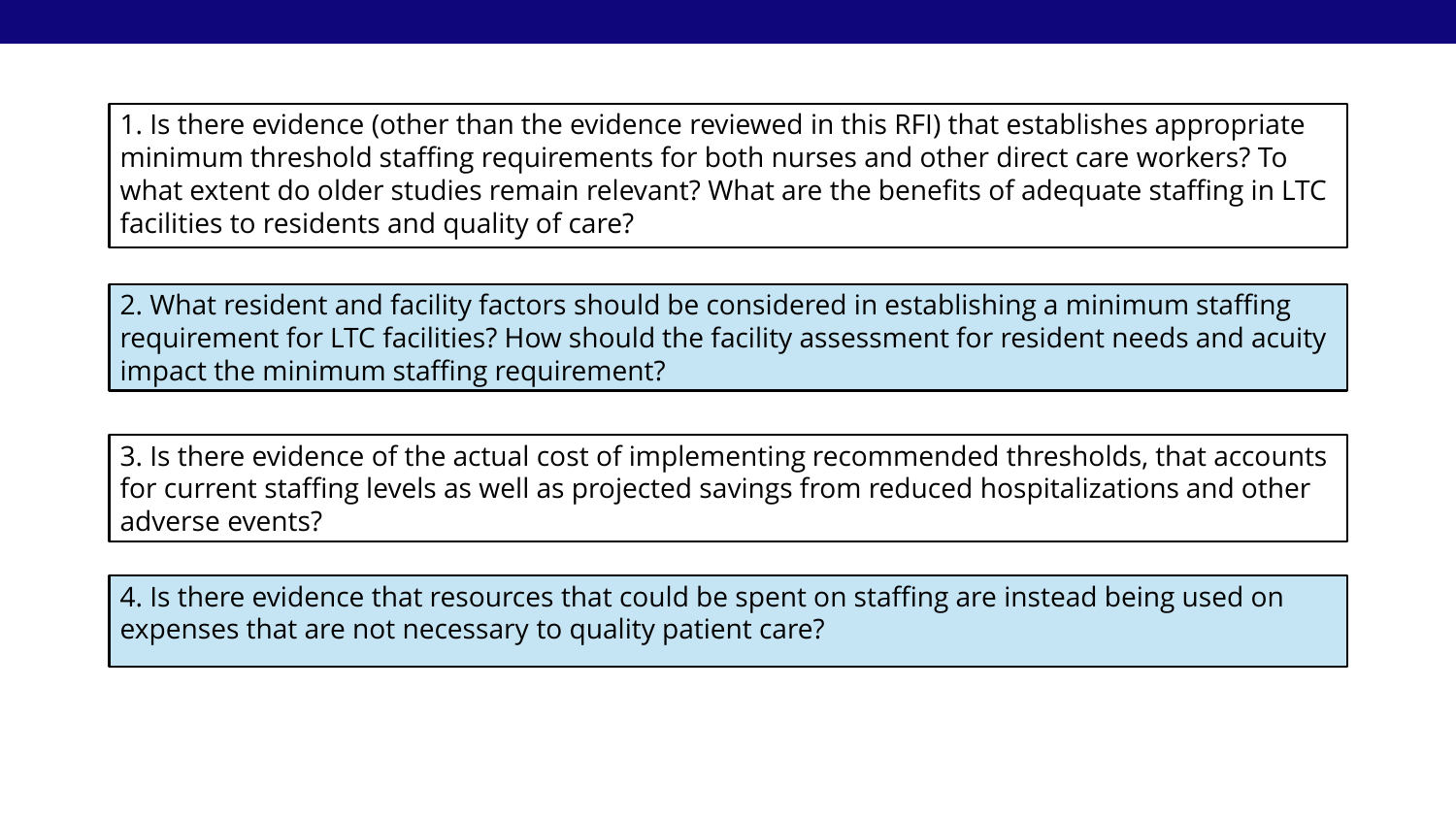5. What factors impact a facility's capability to successfully recruit and retain nursing staff? What strategies could facilities employ to increase nurse staffing levels, including successful strategies for recruiting and retaining staff? What risks are associated with these strategies, and how could nursing homes mitigate these risks?

6. What should CMS do if there are facilities that are unable to obtain adequate staffing despite good faith efforts to recruit workers? How would CMS define and assess what constitutes a good faith effort to recruit workers? How would CMS account for job quality, pay and benefits, and labor protections in assessing whether recruitment efforts were adequate and in good faith?

7. How should nursing staff turnover be considered in establishing a staffing standard? How should CMS consider the use of short-term (that is, travelling or agency) nurses?

8. What fields and professions should be considered to count towards a minimum staffing requirement? Should RNs, LPNs/LVAs, and CNAs be grouped together under a single nursing care expectation? How or when should they be separated out? Should mental health workers be counted as direct care staff?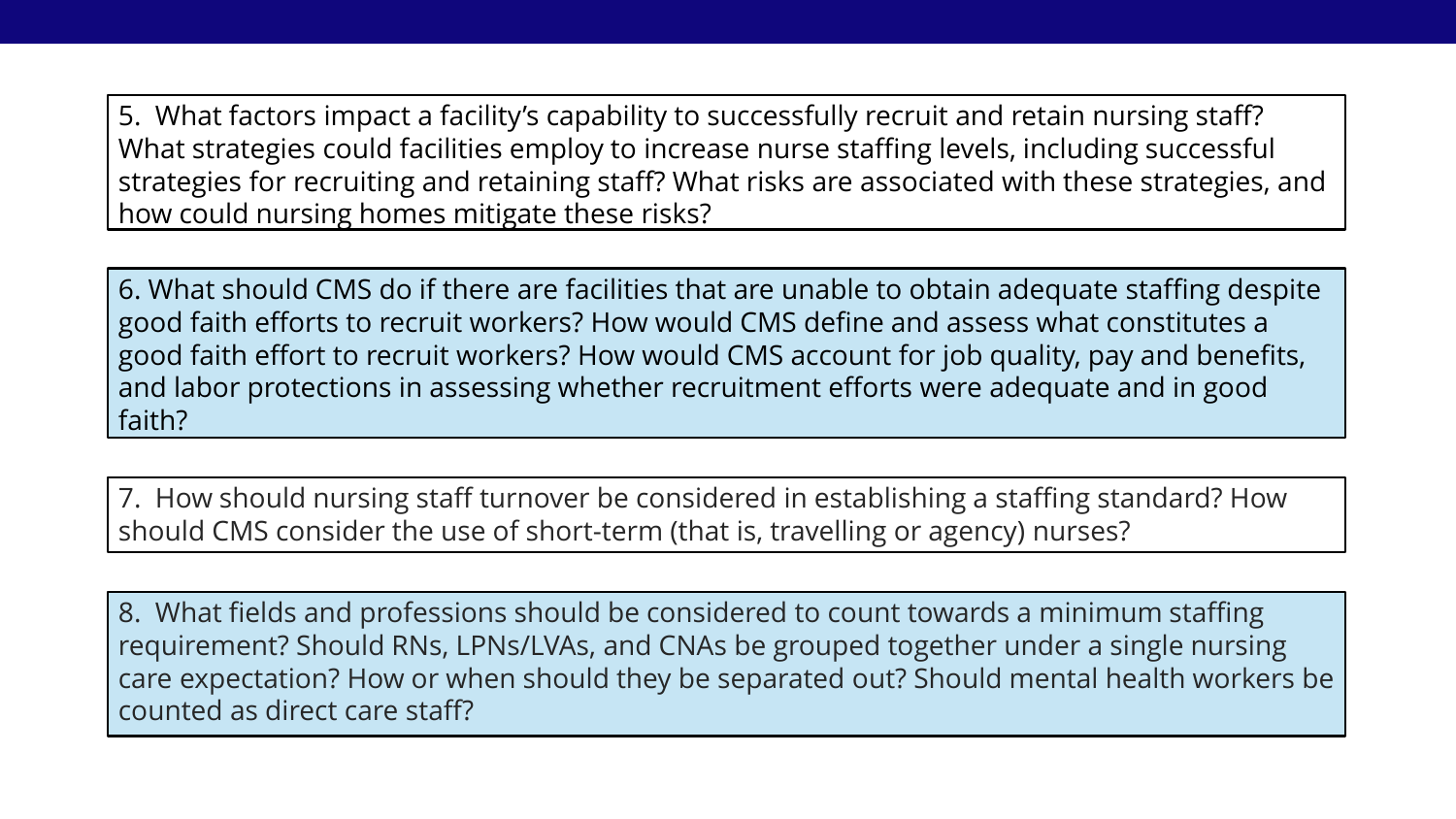9. How should administrative nursing time be considered in establishing a staffing standard? Should a standard account for a minimum time for administrative nursing, in addition to direct care? If so, should it be separated out?

10. What should a minimum staffing requirement look like, that is, how should it be measured? Should there be some combination of options? For example, options could include establishing minimum nurse HPRD, establishing minimum nurse to resident ratios, requiring that an RN be present in every facility either 24 hours a day or 16 hours a day, and requiring that an RN be oncall whenever an RN was not present in the facility. Should it include any non-nursing requirements? Is there data that supports a specific option?

11. How should any new quantitative direct care staffing requirement interact with existing qualitative staffing requirements? We currently require that facilities have "sufficient nursing staff" based on facility assessment and patient needs, including but not limited to the number of residents, resident acuity, range of diagnoses, and the content of care plans. We welcome comments on how facilities have implemented this qualitative requirement, including both successes and challenges and if or how this standard should work concurrently with a minimum staffing requirement. We would also welcome comments on how State laws limiting or otherwise restricting overtime for healthcare workers would interact with minimum staffing requirements.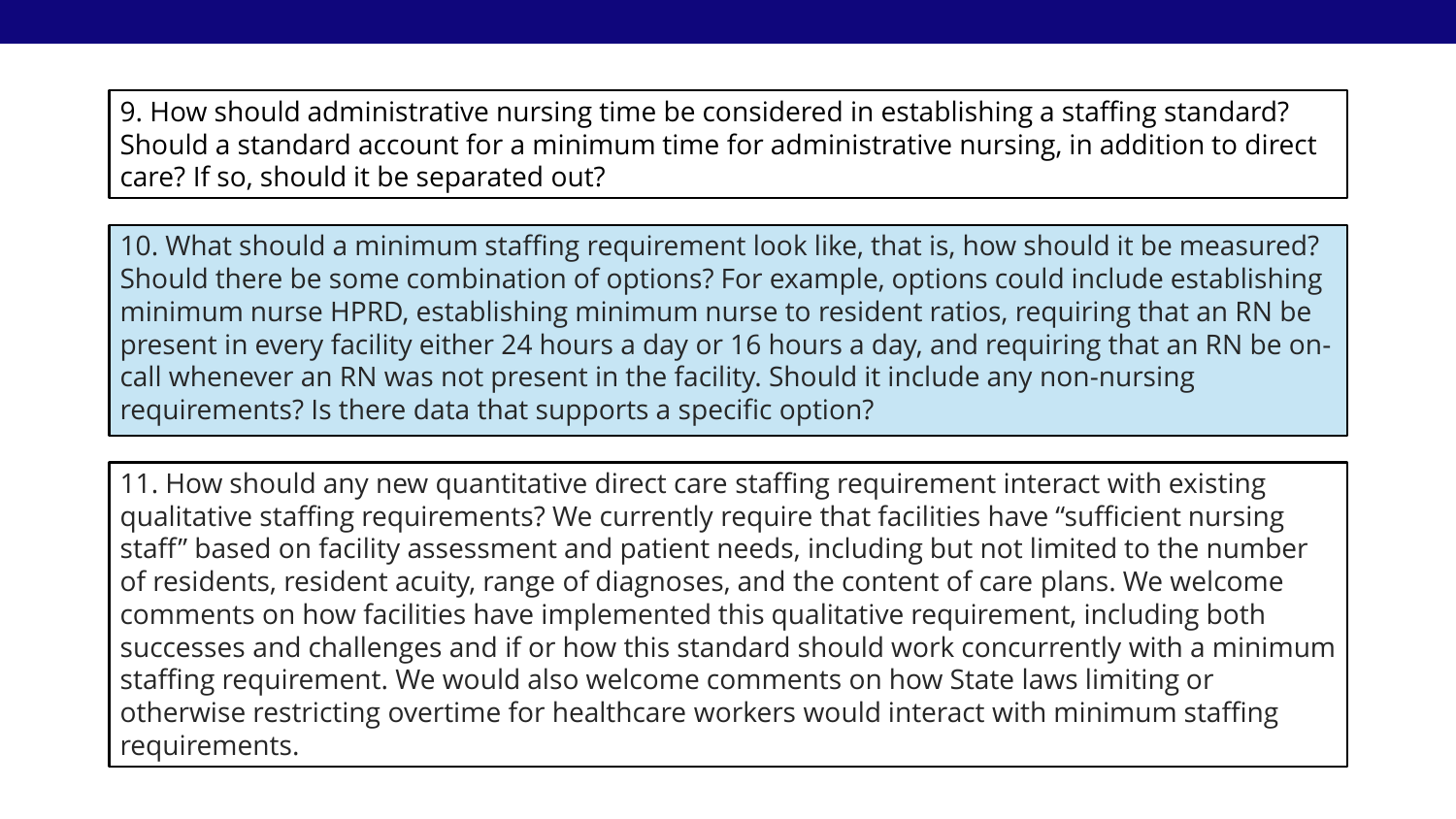12. Have minimum staffing requirements been effective at the State level? What were facilities' experiences transitioning to these requirements? We note that States have implemented a variety of these options, discussed in section VIII.A. of this proposed rule, and would welcome comment on experiences with State minimum staffing requirements.

13. Are any of the existing State approaches particularly successful? Should CMS consider adopting one of the existing successful State approaches or specific parts of successful State approaches? Are there other approaches to consider in determining adequate direct care staffing? We invite information regarding research on these approaches which indicate an association of a particular approach or approaches and the quality of care and/or quality of life outcomes experienced by residents, as well as any efficiencies that might be realized through such approaches.

14. The IOM has recommended in several reports that we require the presence of at least one RN within every facility at all times. Should CMS concurrently require the presence of an RN 24 hours a day 7 days a week? We also invite comment on the costs and benefits of a mandatory 24-hour RN presence, including savings from improved resident outcomes, as well as any unintended consequences of implementing this requirement.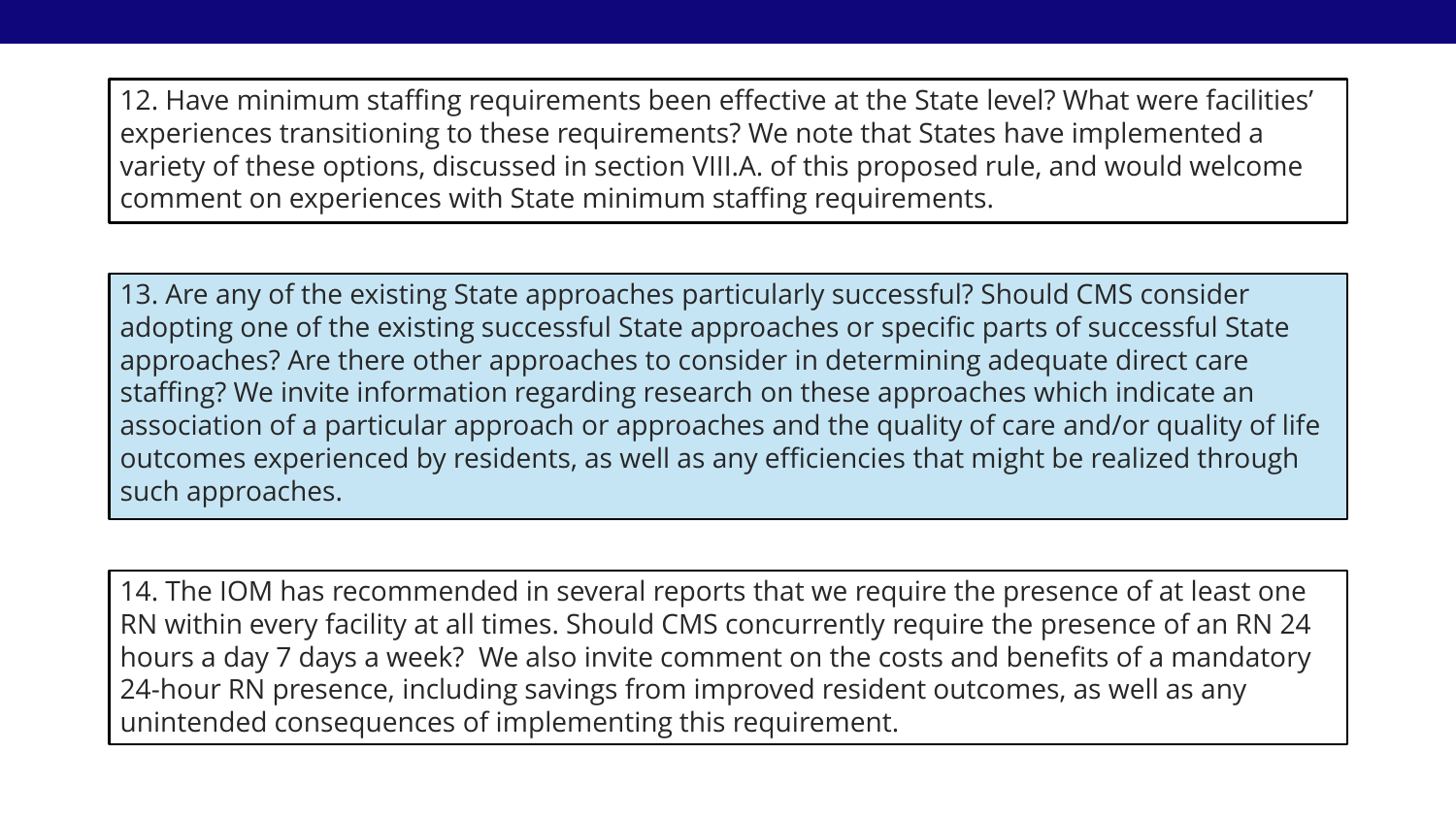15. Are there unintended consequences we should consider in implementing a minimum staffing ratio? How could these be mitigated? For example, how would a minimum staffing ratio impact and/or account for the development of innovative care options, particularly in smaller, more home-like settings, for a subset of residents who might benefit from and be appropriate for such a setting? Are there concerns about shifting non-nursing tasks to nursing staff in order to offset additions to nursing staff by reducing other categories of staff?

16. Does geographic disparity in workforce numbers make a minimum staffing requirement challenging in rural and underserved areas? If yes, how can that be mitigated?

17. What constitutes ''an unacceptable level of risk of harm?'' What outcomes and care processes should be considered in determining the level of staffing needed?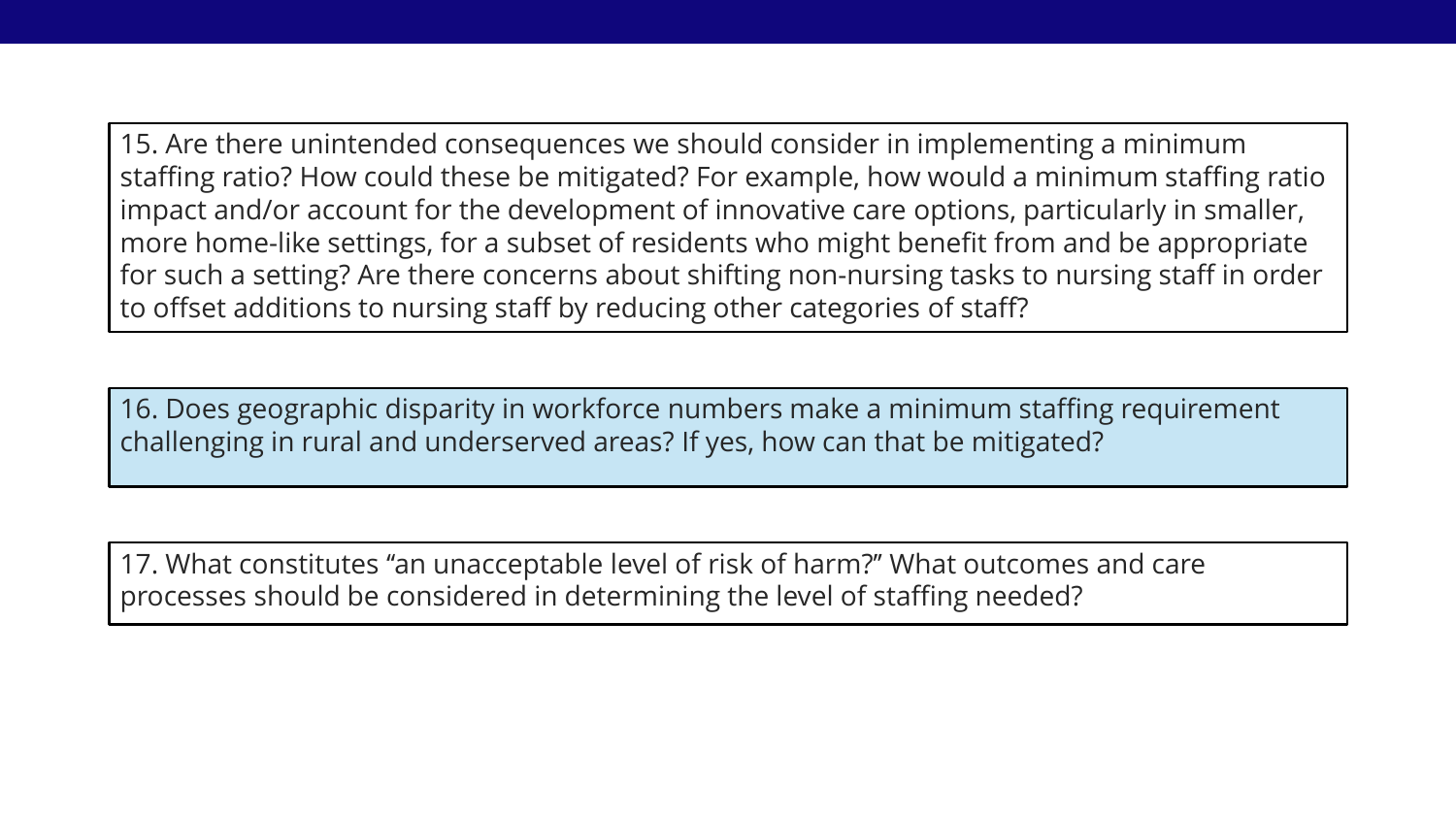#### *NPRM PPS, Value-Based Purchasing;*

*Request For Information* on Revising the Requirements for LTCFs to Establish Mandatory Minimum Staffing Requirements

**Federal Register**, Vol. 87, No. 73, Friday, April 15, 2022, pp.22720 [https://www.govinfo.gov/content/pkg/FR-2022-](https://www.govinfo.gov/content/pkg/FR-2022-04-15/pdf/2022-07906.pdf) 04-15/pdf/2022-07906.pdf

Submit Comments: [https://www.regulations.gov](https://www.regulations.gov/)

Refer to file code CMS-1765-P **COMMENTS DUE: JUNE 10, 2022**

| <b>DEPARTMENT OF HEALTH AND</b><br><b>HUMAN SERVICES</b>                                 | 3. By express or overnight mail. You<br>may send written comments to the      | wage index tables should contact Kia<br>Burwell at (410) 786-7816.                |
|------------------------------------------------------------------------------------------|-------------------------------------------------------------------------------|-----------------------------------------------------------------------------------|
|                                                                                          | following address ONLY: Centers for                                           | To assist readers in referencing                                                  |
| <b>Centers for Medicare &amp; Medicaid</b>                                               | <b>Medicare &amp; Medicaid Services,</b>                                      | sections contained in this document, we                                           |
| <b>Services</b>                                                                          | <b>Department of Health and Human</b>                                         | are providing the following Table of                                              |
|                                                                                          | Services, Attention: CMS-1765-P, Mail                                         | <b>Contents</b>                                                                   |
| <b>42 CFR Part 413</b>                                                                   | Stop C4-26-05, 7500 Security<br>Boulevard, Baltimore, MD 21244-1850.          | <b>Table of Contents</b>                                                          |
| [CMS-1765-P]                                                                             | For information on viewing public                                             | <b>I. Exocutivo Summary</b>                                                       |
| <b>RIN 0938-AU76</b>                                                                     | comments, see the beginning of the                                            | A. Purposa                                                                        |
|                                                                                          | <b>SUPPLEMENTARY INFORMATION section.</b>                                     | <b>B. Summary of Major Provisions</b>                                             |
| <b>Medicare Program; Prospective</b>                                                     | FOR FURTHER INFORMATION CONTACT:                                              | C. Summary of Cost and Bonofits<br>D. Advancing Hoalth Information Exchange       |
| <b>Payment System and Consolidated</b><br><b>Billing for Skilled Nursing Facilities;</b> | PDPM@cms.hhs.gov for issues related to                                        | II. Background on SNF PPS                                                         |
| <b>Updates to the Quality Reporting</b>                                                  | the SNF PPS                                                                   | A. Statutory Basis and Scope<br>B. Initial Transition for the SNF PPS             |
| <b>Program and Value-Based Purchasing</b>                                                | Heidi Magladry, (410) 786-6034, for<br>information related to the skilled     | C. Required Annual Rate Updates                                                   |
| <b>Program for Federal Fiscal Year 2023;</b>                                             | nursing facility quality reporting                                            | III. Proposad SNF PPS Rato Sotting                                                |
| <b>Request for Information on Revising</b>                                               | program.                                                                      | Mothodology and FY 2023 Update                                                    |
| the Requirements for Long-Term Care                                                      | Alexandre Laberge, (410) 786-8625,                                            | A. Federal Base Rates                                                             |
| <b>Facilities To Establish Mandatory</b>                                                 | for information related to the skilled                                        | <b>B. SNF Markot Baskot Updato</b><br>C. Caso-Mix Adjustment                      |
| <b>Minimum Staffing Levels</b>                                                           | nursing facility value-based purchasing                                       | D. Wage Index Adjustment                                                          |
| <b>AGENCY: Centers for Medicare &amp;</b>                                                | program.<br><b>SUPPLEMENTARY INFORMATION:</b>                                 | <b>E. SNF Valuo-Basod Purchasing Program</b>                                      |
| Medicaid Services (CMS), Department                                                      | <b>Inspection of Public Comments: All</b>                                     | F. Adjusted Rate Computation Example<br>IV. Additional Aspects of the SNF PPS     |
| of Health and Human Services (HHS).                                                      | comments received before the close of                                         | A. SNF Lovel of Caro-Administrative                                               |
| <b>ACTION:</b> Proposed rule; request for<br>comments.                                   | the comment period are available for                                          | Prosumption                                                                       |
|                                                                                          | viewing by the public, including any                                          | <b>B.</b> Consolidated Billing<br>C. Paymont for SNF-Lovol Swing-Bod              |
| SUMMARY: This proposed rule would                                                        | personally identifiable or confidential                                       | <b>Services</b>                                                                   |
| update: Payment rates; forecast error                                                    | business information that is included in                                      | D. Ravisions to the Regulation Text                                               |
| adjustment; diagnosis code mappings;                                                     | a comment. We post all comments<br>received before the close of the           | <b>V. Other SNF PPS Issues</b><br>A. Proposed Permanent Cap on Wage Index         |
| the Patient Driven Payment Model                                                         | comment period on the following                                               | Docroasos                                                                         |
| (PDPM) parity adjustment, the SNF<br><b>Quality Reporting Program (QRP), SNF</b>         | website as soon as possible after they                                        | <b>B. Technical Updates to PDPM ICD-10</b>                                        |
| Value-Based Purchasing (VBP) Program.                                                    | have been received: https://                                                  | <b>Mappings</b>                                                                   |
| It also proposes to establish a permanent                                                | www.regulations.gov. Follow the search                                        | C. Rocalibrating the PDPM Parity<br>Adjustment                                    |
| cap policy. This proposed rule also                                                      | instructions on that website to view<br>public comments. CMS will not post on | D. Request for Information: Infection                                             |
| includes a request for information                                                       | Regulations.gov public comments that                                          | Isolation                                                                         |
| related to long-term care (LTC) facilities.                                              | make threats to individuals or                                                | <b>VI. Skillod Nursing Facility Quality</b>                                       |
| CMS requests comments on these<br>proposals as well as on related subjects               | institutions or suggest that the                                              | Reporting Program (SNF QRP)<br>A. Background and Statutory Authority              |
| and announces the application of a risk                                                  | individual will take actions to harm the                                      | <b>B.</b> General Considerations Used for the                                     |
| adjustment for the SNF Readmission                                                       | individual. CMS continues to encourage                                        | Soloction of Moasuros for the SNF QRP                                             |
| Measure for COVID-19 beginning in FY                                                     | individuals not to submit duplicative                                         | <b>C. SNF QRP Quality Measure Proposals</b><br>Boginning With the FY 2025 SNF QRP |
| 2023.                                                                                    | comments. We will post acceptable<br>comments from multiple unique            | <b>D. SNF QRF Quality Measures Under</b>                                          |
| <b>DATES:</b> To be assured consideration.                                               | commenters even if the content is                                             | <b>Consideration for Future Years: Request</b>                                    |
| comments must be received at one of                                                      | identical or nearly identical to other                                        | for Information (RFI)<br><b>E. Overarching Principles for Measuring</b>           |
| the addresses provided below, by June<br>10, 2022.                                       | comments.                                                                     | <b>Equity and Hoalthcare Quality</b>                                              |
|                                                                                          | <b>Availability of Certain Tables</b>                                         | Disparitios Across CMS Quality                                                    |
| ADDRESSES: In commenting, please refer<br>to file code CMS-1765-P.                       | <b>Exclusively Through the Internet on the</b>                                | Programs-Request for Information (RFI)<br>F. Inclusion of the CoreQ: Short Stay   |
| Comments, including mass comment                                                         | <b>CMS Website</b>                                                            | Dischargo Moasuro in a Futuro SNF QRP                                             |
| submissions, must be submitted in one                                                    | As discussed in the FY 2014 SNF PPS                                           | Program Year-Request for Information                                              |
| of the following three ways (please                                                      | final rule (78 FR 47936), tables setting                                      | (RFT)                                                                             |
| choose only one of the ways listed):                                                     | forth the Wage Index for Urban Areas                                          | G. Form, Manner, and Timing of Data<br><b>Submission Under the SNF ORP</b>        |
| 1. Electronically. You may submit                                                        | <b>Based on CBSA Labor Market Areas and</b>                                   | H. Policios Rogarding Public Display of                                           |
| electronic comments on this regulation                                                   | the Wage Index Based on CBSA Labor                                            | Moasuro Data for the SNF QRP                                                      |
| to https://www.regulations.gov. Follow<br>the "Submit a comment" instructions.           | Market Areas for Rural Areas are no<br>longer published in the Federal        | VII. Skilled Nursing Facility Value-Based                                         |
| 2. By regular mail. You may mail                                                         | Register, Instead, these tables are                                           | Purchasing Program (SNF VBP)<br>A. Statutory Background                           |
| written comments to the following                                                        | available exclusively through the                                             | <b>B. SNF VBP Program Maasures</b>                                                |
| address ONLY: Centers for Medicare &                                                     | internet on the CMS website. The wage                                         | C. SNF VBP Porformanco Poriod and                                                 |
| <b>Medicaid Services, Department of</b>                                                  | index tables for this proposed rule can                                       | <b>Basolino Period Proposals</b><br>D. Porformanco Standards                      |
| Health and Human Services, Attention:                                                    | be accessed on the SNF PPS Wage Index                                         | <b>E. SNF VBP Performance Scoring</b>                                             |
| CMS-1765-P, P.O. Box 8016, Baltimore,                                                    | home page, at https://www.cms.gov/                                            | F. Proposal To Adopt a Validation Process                                         |
| MD 21244-8016.                                                                           | Medicare/Medicare-Fee-for-Service-                                            | for the SNF VBP Program Beginning                                                 |
|                                                                                          |                                                                               |                                                                                   |
| Please allow sufficient time for mailed<br>comments to be received before the            | Payment/SNFPPS/WageIndex.html.<br>Readers who experience any problems         | With the FY 2023 Program Year<br>G. Proposed SNF Value-Based Incentive            |